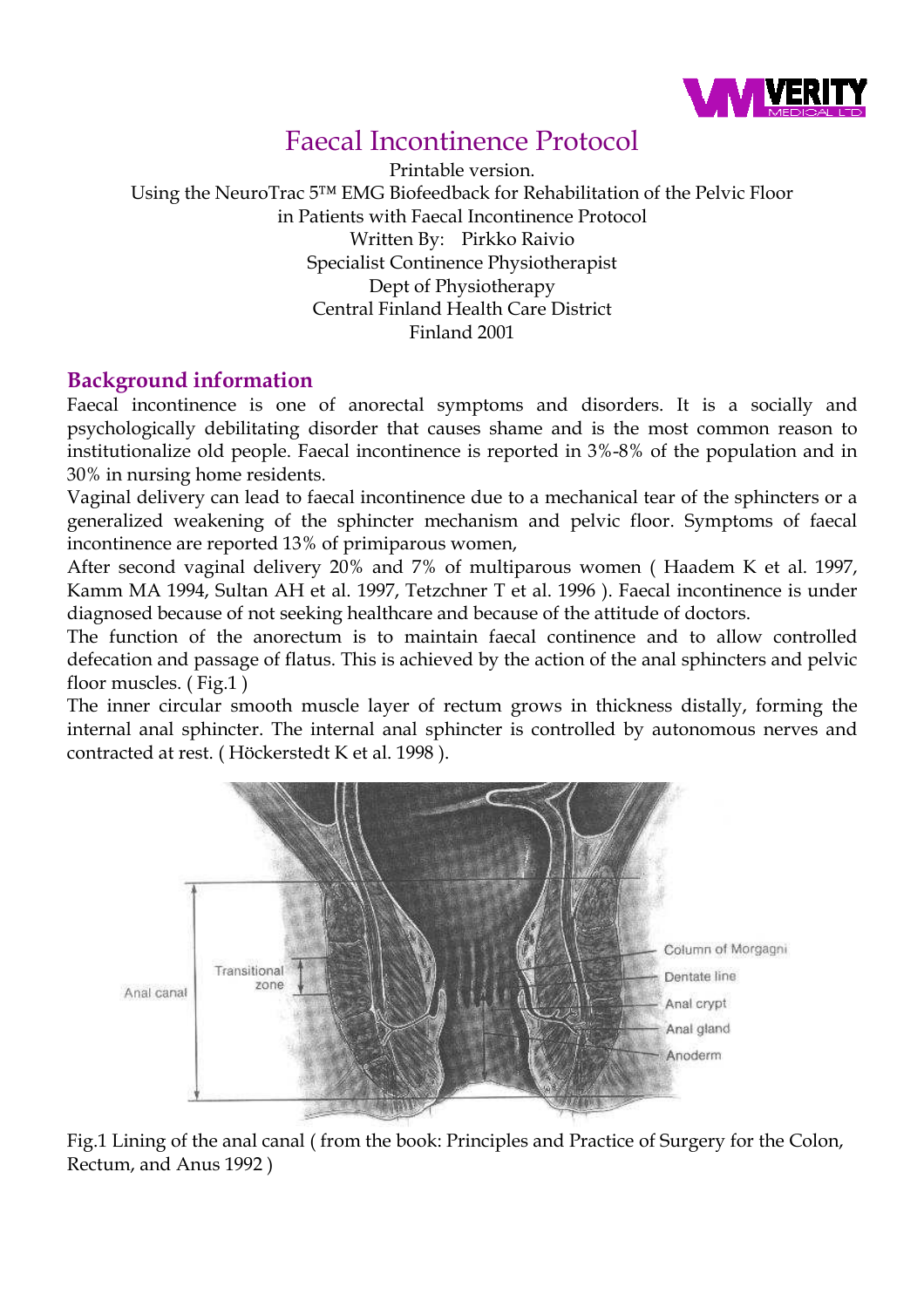The external anal sphincter is striated muscle. It surrounds the internal anal sphincter and extends 0,5-1.0 cm further down and joins the puborectal muscle without clear-cut anatomic separation. Puborectal muscle forms a sling behind the rectum and is attached in front to pubic bone. The activity of the external anal sphincter is continuous even during sleep. ( Höckerstedt K et al. 1998, Marcio J et al. 1997 ).

The internal anal sphincter is supplied by both sympathetic ( L5 ) and parasympathetic ( S2-S4 ) nerves. The external anal sphincter is innervated by the perineal inferior hemorrhoidal branches of pudendal nerves ( S2, S3, S4 ), the other parts of levator muscles receive innervation directly from the nerve roots S2-S4. The afferent sensory fibers run directly to the plexus S4 ( Marcio J et al. 1997, Sagar PM et al. 1996 ).

Faecal continence is dependent on many different factors acting together. Factors maintaining faecal continence are consistency of stool, delivery of colonic contents to the rectum, rectal capacity and compliance, anorectal sensation, function of the anal sphincter mechanism and muscles and nerves of the pelvic floor. Psycho behavioral factors have an impact on function of the anorectum to the full defecation process. ( the American Gastroenterological Association 1999 ).

## **Etiological factors for faecal incontinence are**

- ◊ altered stool consistency-diarrheal
- ◊ inadequate reservoir capacity or compliance (inflammatory bowel disease, absent rectal reservoir)
- ◊ inadequate rectal sensation (neurologic conditions, overflow incontinence)
- ◊ abnormal sphincter mechanism or pelvic floor ( anatomic sphincter defect, pelvic floor denervation, congenital abnormalities, miscellaneous) ( J. Marcio N. Jorge, Steven D. Wexner 1993 )

### **Assessment**

A good history and a symptom questionnaire give information for diagnostic evaluation and measuring of treatment efficacy in patients with faecal incontinence (the American Gastroenterological Association 1999 )

Patient questionnaire: consistency of content lost ( gas, liquid, solid ), use of pads, limitations, sensation at time of defecation, ability to differentiate gas/liquid/solid. Previous therapy for incontinence, associated symptoms, past medical history, obstetric history, relation to deliverers to dysfunction, operative history and relation of operation to dysfunction ( J. Marcio N. Jorge, Steven D. Wexner 1993 )

Faecal incontinence grading systems ( CJ Vaizey, E Carapeti, JA Cahill, MA Kamm: Prospective comparison of faecal incontinence grading systems, 1999 )

| A | Incontinence for flatus/mucous | Less than once a week |  |
|---|--------------------------------|-----------------------|--|
|   |                                | At least once a week  |  |
|   |                                | Every day             |  |
|   | Incontinence for liquid stool  | Less yhan once a week |  |
|   |                                | At least once a week  |  |
|   |                                | Every day             |  |
|   | Incontinence for solid stool   | Less than once a week |  |
|   |                                | At least once a week  |  |
|   |                                | Every day             |  |

#### **The Pescatori score**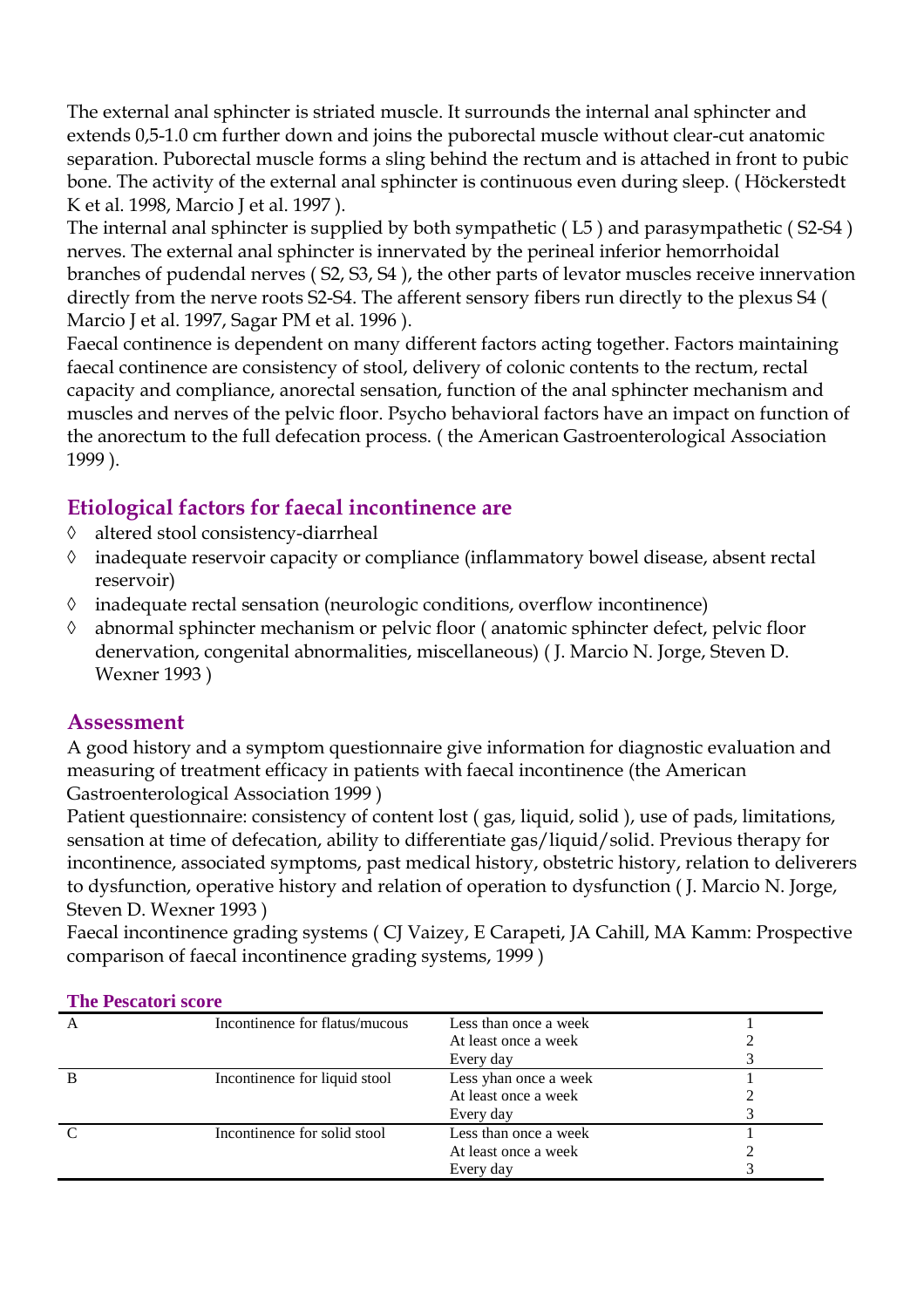| AI degree | Points | AI frequency | Points | AI score |
|-----------|--------|--------------|--------|----------|
| Α         |        |              |        |          |
| A         |        |              |        |          |
| A         |        |              |        |          |
| B         |        |              |        |          |
| В         |        |              |        |          |
| B         |        |              |        |          |
|           |        |              |        |          |
|           |        |              |        |          |
|           |        |              |        |          |

AI score = AI degree + AI frequency.

AI, anal incontinence.

| The Wexner   |       |        |           |         |        |
|--------------|-------|--------|-----------|---------|--------|
| score        |       |        |           |         |        |
| Type of      |       |        |           |         |        |
| Incontinence | Never | Rarely | Sometimes | Usually | Always |
| Solid        | O     |        |           | З       | 4      |
| Liquid       |       |        |           | 3       | 4      |
| Gas          |       |        |           | 3       | 4      |
| Wears pad    | 0     |        |           | З       | 4      |
| Lifestyle    |       |        |           |         |        |
| Alteration   |       |        |           | З       |        |

Never, 0; rarely, <1/month; sometimes, <1/week, >1/month; usually, <1/day, >1/week, always. >1/day

0,perfect; 20, complete incontinence.

### **The newly developed incontinence score**

|                                         | Never | Rarely         | Sometime | Weekly | Daily |
|-----------------------------------------|-------|----------------|----------|--------|-------|
|                                         |       |                | S        |        |       |
| Incontinence for solid stool            |       | 1              | 2        | 3      | 4     |
| Incontinence for liquid                 |       |                | 2        | 3      |       |
| stool                                   |       |                |          |        |       |
| Incontinence for gas                    | 0     |                |          | 3      | 4     |
| Alteration for lifestyle                |       |                | 2        | 3      |       |
|                                         |       |                |          |        |       |
|                                         |       | N <sub>o</sub> | Yes      |        |       |
| Need to wear a pad or plug              |       |                | 2        |        |       |
| Taking constipating                     |       |                | 2        |        |       |
| medicines                               |       |                |          |        |       |
| Lack of ability to defer defecation for |       |                | 4        |        |       |
| 15 minutes                              |       |                |          |        |       |

Never, no episodes in the past four weeks; rarely, 1 episode in the past four weeks; sometimes, >1 episode in the past four weeks but <1 a week; weekly, 1 or more episodes a week but <1 a day; daily, 1 or more episodes a day.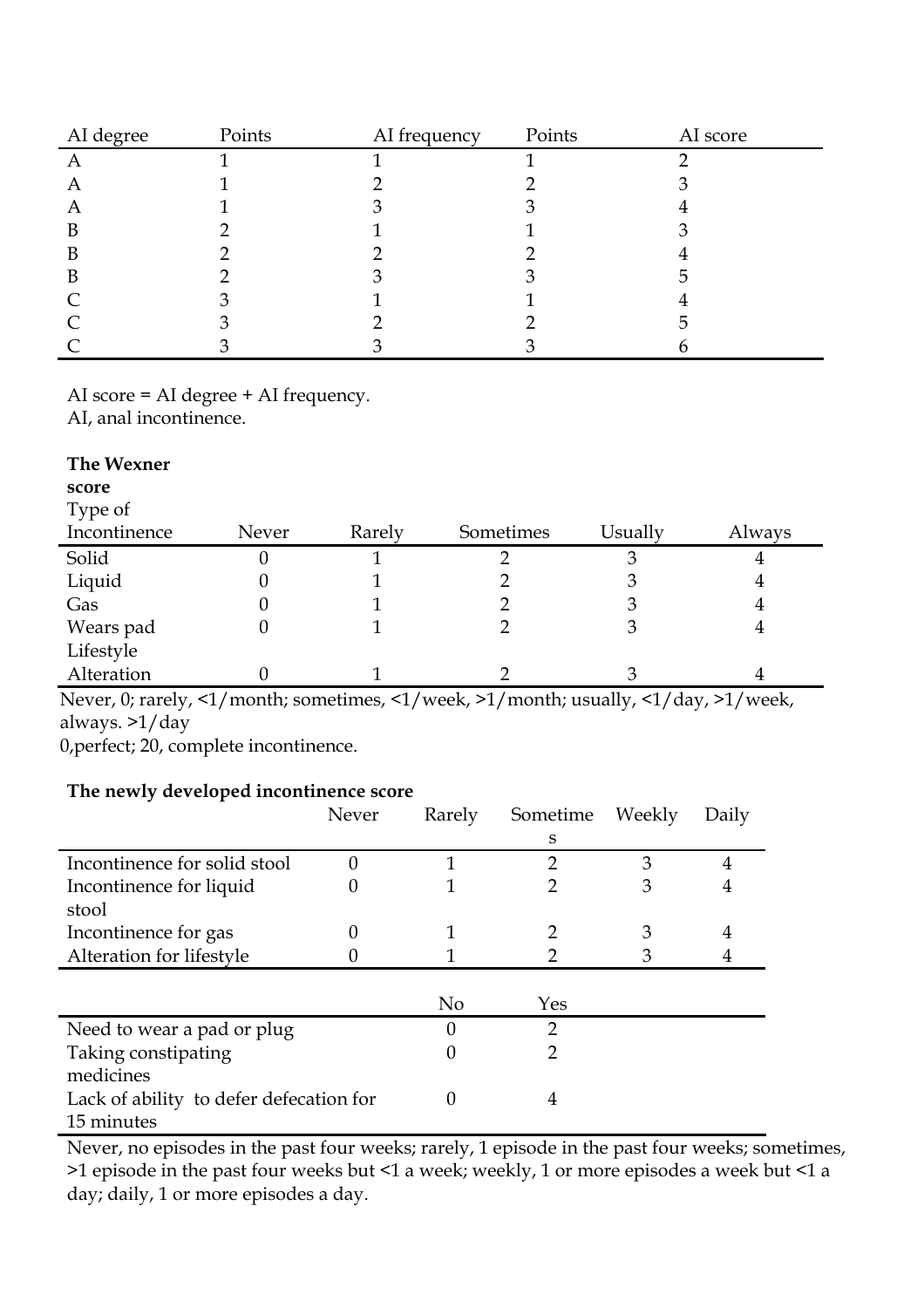Add one score from each row: minimum score =  $0$  = perfect continence; maximum score =  $24$  = totally incontinent

Diary card. Each positive answer resulted in a numerical score as listed. Maximum score per  $day = 10 =$  worst incontinence

| Today           |                                                   |                            |                 |        |       |
|-----------------|---------------------------------------------------|----------------------------|-----------------|--------|-------|
| 1.              | Did you leak, without being                       |                            | Yes/No          |        |       |
|                 | aware of it at first?                             |                            |                 |        |       |
| If yes, was it: | gas                                               | (1)                        | small stain     |        | (0,5) |
|                 | liquid                                            | (1.5)                      | Large stain     |        | (1)   |
|                 | solid                                             | (2)                        | Half an egg cup |        | (1.5) |
|                 |                                                   |                            | Whole motion    |        | (2)   |
|                 |                                                   |                            |                 |        |       |
| 2.              | Did you have great urgency when you               |                            |                 |        |       |
|                 | felt you would not make it to the                 |                            |                 |        |       |
|                 | toilet in time to open your bowels?               |                            | Yes/No          |        | (1)   |
|                 |                                                   |                            |                 |        |       |
|                 | If yes, did you actually lose some stool          |                            |                 |        |       |
|                 | before getting to the toilet?                     |                            |                 |        |       |
|                 |                                                   |                            | Yes/No          |        |       |
|                 | If yes, was it: pea sized                         |                            |                 | (1)    |       |
|                 | half an egg cup                                   |                            |                 | (1.5)  |       |
|                 | whole motion                                      |                            |                 | 2)     |       |
|                 |                                                   |                            |                 |        |       |
| 3.              | Did you wear pad or use a plug of tissue paper?   |                            |                 | Yes/No | (0,5) |
|                 |                                                   | If yes, did it get soiled? |                 | Yes/No | 0,5)  |
|                 |                                                   |                            |                 |        |       |
| 4.              | Did you take Imodium (loperamide), codeine or any |                            |                 |        |       |
|                 | other medicine today?                             |                            | Yes/no          |        | (1)   |
|                 | If yes, what                                      |                            |                 |        |       |
|                 |                                                   |                            |                 |        |       |

**Clinical status** (complete physical examination)

Anal endosonography

Anorectal manometry

Defecography

Electromyography

Sensory testing

balloon distension, used to detect the threshold for three common sensations, the first detectable sensation (rectal sensory threshold), the sensation of urgency to defecate, and the sensation of pain (often defined as maximum tolerable volume

anal canal sensation with electrical stimulation of anal canal, to quantify anal canal sensation increasing current until sensation is reported, sensory thresholds measured in this way are reproducible ( Ho YH, Goh HS 1995 )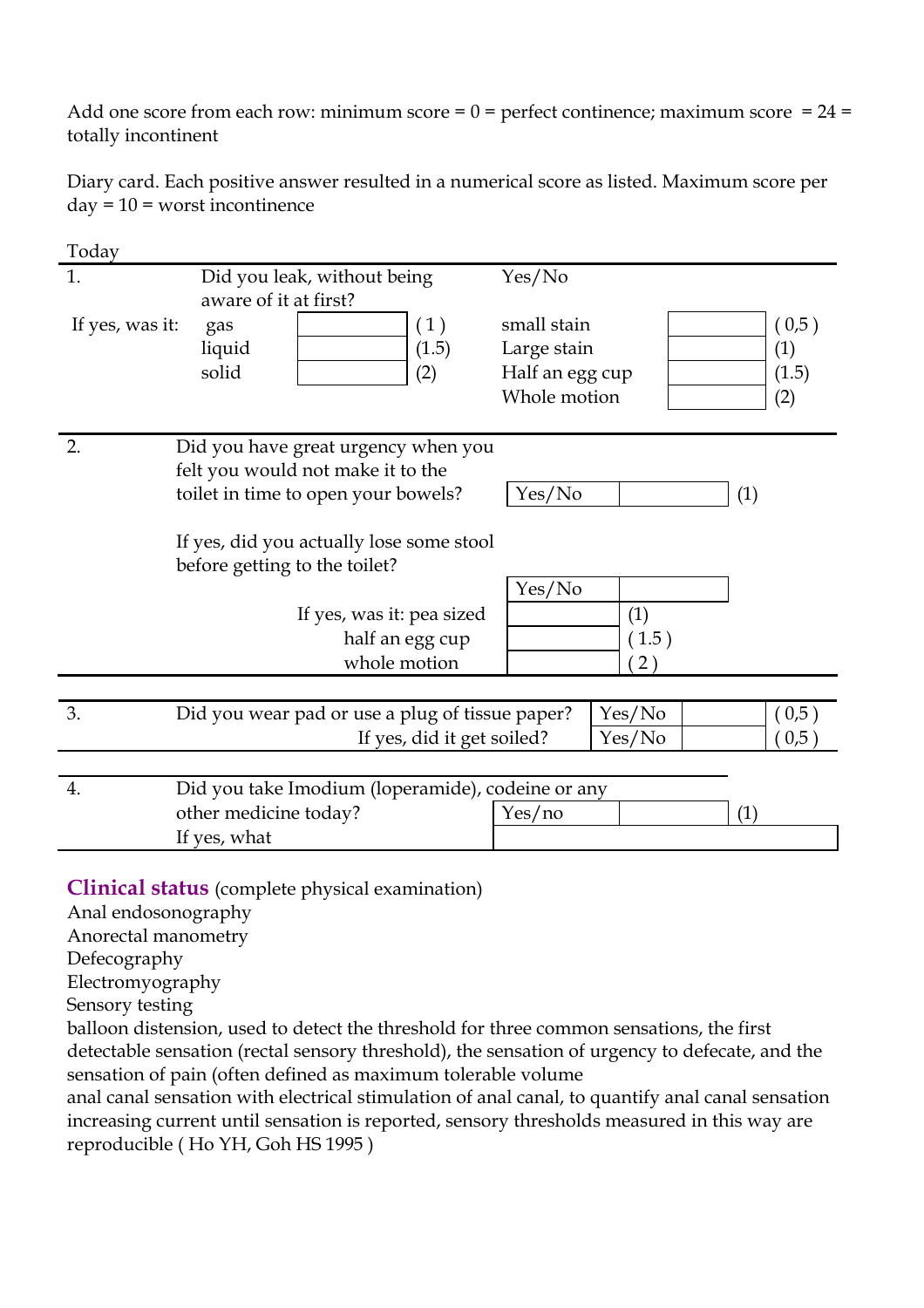# **Treatment**

## **Surgical**

◊ Sphincter repair in patients with a defined muscular defect

- **Conservative** 
	- ◊ drug therapy
	- ◊ bowel habit ( diet, fluid intake, defecation posture )
	- ◊ biofeedback therapy combined with neuromuscular electrical stimulation
	- ◊ home training program

# **Anorectal Function Re-Education, EMG Biofeedback combined with Neuromuscular Stimulation**

1.Urge incontinence

- ◊ without sphincter defects
- ◊ with awareness of the patient
- ◊ against her/his will because of lack of voluntary control

2. Incontinence after sphincter repair to complete functional results of surgery

# **The aim:**

- ◊ to improve sensitivity to rectal distension
- ◊ to improve co-ordination between rectal distension and voluntary sphincter contraction
- ◊ to improve muscle power, endurance and contraction speed

# **Biofeedback**

"Biofeedback involves measuring and displaying ordinarily unfelt physiological events on order to permit self-regulation of these events. Because Biofeedback generally presents information concerning the mechanism of motor control, it is important to establish the proper scope, to explore the efficacy and to examine the therapeutic mechanism(s)." ( David E. Krebs 1990 )

The electrical activity or activation of muscles can be measured on the skin surface by attaching surface electrodes. The signals recorded in this way are called electromyograms ( EMGs ) ( Kari L. Keskinen, Keijo Häkkinen 1990 ).

Feedback is needed for all motor learning, the trainer can become aware of success and progress.

EMG measuring are very sensitive to different kinds of disturbances; the place and the shape of electrode are important and the electrode must not move during the measuring. The best place for surface electrodes is on the muscular trunk in the middle of the nervous line and the tendon. The models of muscle activation give knowledge of the progress or going out of muscle activation, and of reflective function during muscular action . ( Heikki Kyröläinen 1995 )

"Surface EMG appears to have a definite role in the evaluation of sphincter function and in the use of biofeedback training" ( The American Gastroenterological Association 1999 ).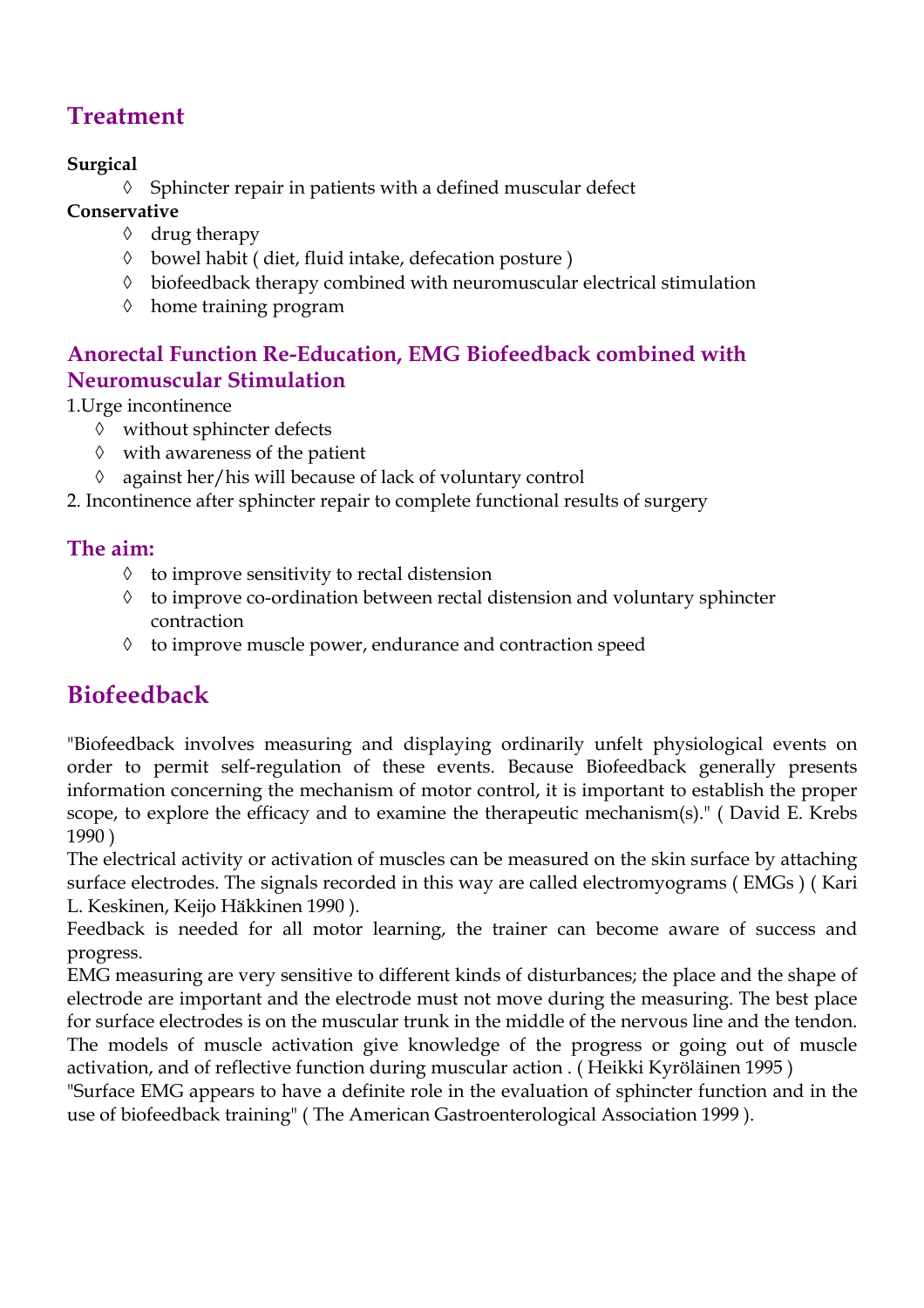## **The benefits of using EMG biofeedback:**

- ◊ Information is provided instant and directly to the patient
- ◊ Muscular performance is observed all the time with either auditory or visual feedback or both and if the function of the pelvic floor is important for the patient motivation will increase with good results
- ◊ Threshold target levels will elicit to reach the required level and to maintain the contraction strong enough during required time
- ◊ Template training using the computer screen improves co-ordination of muscles
- ◊ A subjective value of the quality of life is absolutely important nowadays and tells about successful EMG training under the process
- ◊ Quantitative scoring of EMG activity gives objective information about the progress throughout the therapy process
- ◊ Intra-anal probe to ensure perfect contact

## **Neuromuscular Stimulation**

- ◊ "Neuromuscular electrical stimulation (NMES) is the application of electrical current to elicit a muscle contraction. The use of NMES for neuromuscular rehabilitation has grown significantly in recent years." ( A.P.Bourcier & al.1999 )
- ◊ Always combined with EMG biofeedback
- ◊ "The best responses to electrical stimulation are obtained when the electrodes are placed close to the pudendal nerves.

The position of electrodes is fundamental and the contact area must be as large as possible." (Bourcier & al. 1999)

- ◊ intra-anal probe to ensure perfect contact
- ◊ the factors to cause neural excitation and subsequent muscle contraction are resistance to flow of current, the size and orientation of electrodes, current intensity and pulse width, current frequency, duty cycle and treatment times (J Laycock, S Plevnik 1994)
- ◊ NMES can "artificially" activate striated muscle by repeatedly overloading muscles and with electrically enticed contraction targeting and training fast-twitch muscle fibres more effectively than volontial exercise
- ◊ increases circulation
- ◊ increases muscle bulk
- ◊ improves functional activities of pelvic floor
- ◊ improves sensation
- ◊ decreases pain
- ◊ decreases hypertonus of the pelvic floor.

### **Exercise Regime**

"Functional activities rarely occur either at constant speed or constant muscle strength. All biofeedback sessions, including procedures with active functional movement velocity, freely change. Specific exercises help to identify the pelvic-floor muscles. The stimulation of daily activity is a very important stage whereby a selected "home stress" or a physical task is given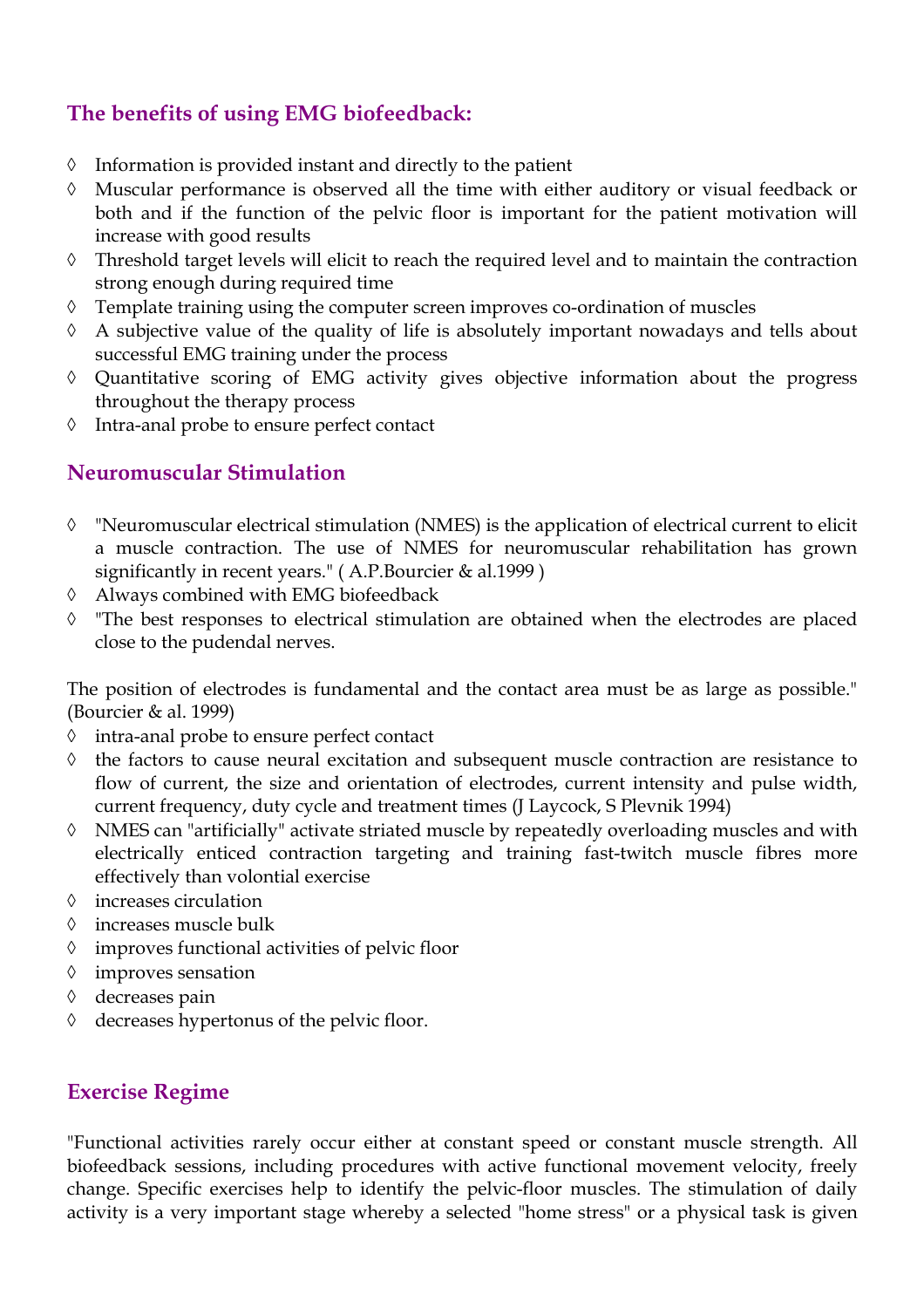initially to assess a real-life activity. It is especially helpful to have patients perform this program while standing. Successful recuperation of daily activities is only evident if the pelvicfloor muscle strength is coupled with the functional activity during the therapy process. Without a program in standing position, especially with movement, neuromuscular reeducation is pointless. To be a success, the therapy's ultimate aim is to regain perineal blockade before stress. During the session she/he is instructed accomplish specific movements such as coughing, rising, squatting, lifting". (Alain P. Bourcier, Jean C. Juras 1995)

### **The First Therapy Session:**

- ◊ to explain pelvic floor anatomy and physiology
- ◊ to contract the muscles of the pelvic floor only ( isolated ) the contraction has to be light; Strong contractions activate the deep muscles of abdominal wall ( V. Gill, P. Neumann 1999) and " The muscular and ligamentous relationships composing the lumbosacral connection are of extreme importance in stabilising the lumbar vertebrae and sacrum during the transfer of energy from the upper body to the lower extremities " ( F.H. Willard 1999 )
- ◊ quality of life score factor.
- ◊ investigation of pelvic floor muscle "behaviour" recording the activity during coughing (open display); " the pubococcygeus reveals activity patterns similar to the urethral and anal sphincters at most detection sites: continuous activity at rest, some increase of activity during bladder filling, reflex increases in activity during any activation manoeuvre performed by the object (talking, deep breathing, coughing)" (D. B. Vodusek 1994) (Table 1)



*Table 1. Coughing 7 times, position: standing*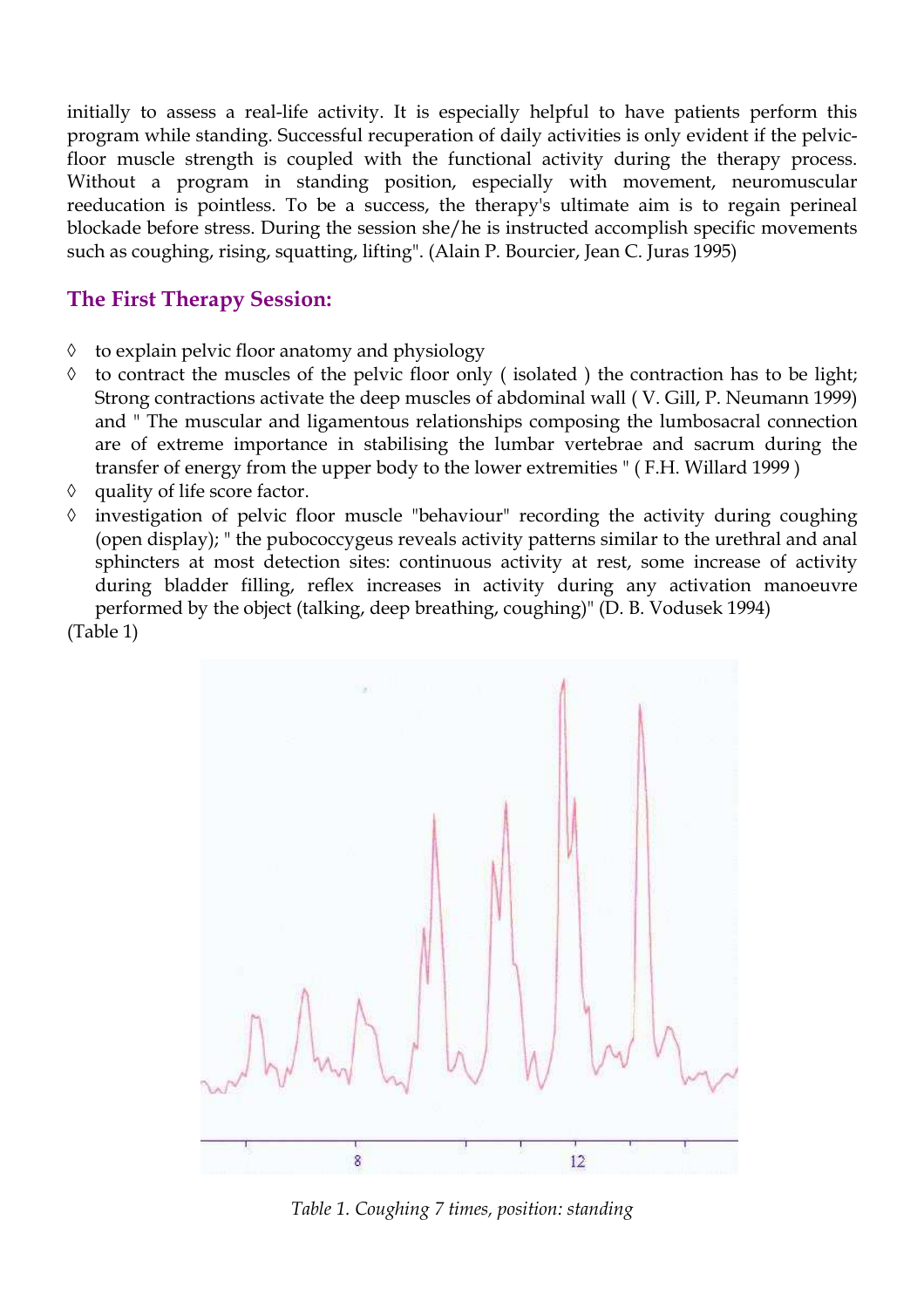- ◊ *A*wareness of the pelvic floor musculature, to proper voluntary muscle control using different kinds of body positions (standing, sitting, crawling, squatting)
- ◊ To explain the importance of the external muscle and Levator Ani in the process of maintaining continence using the patient's own test results. (EMG Assessment 5 trials of 5 seconds work and 10 seconds rest or 5 seconds work and 5 seconds rest or 10 seconds work and 10 seconds rest), you can use so-called "evaluation test", on the ground of five, clear sub maximal repetitions; you can determine 1RM (repetition maximum), 5RM is 82% (+/- 5%). (T.Pöyhönen 1995)



*Table 2, Work/Rest, position: standing* 

#### EMG Statistics Total Trials 5

| <b>Work Statistics</b>   |            | <b>Rest Statistics</b>   |            |
|--------------------------|------------|--------------------------|------------|
| Work Seconds             |            | <b>Rest Seconds</b>      | 10         |
|                          | Channel A  |                          | Channel A  |
| Average                  | $15,0$ uV  | Average                  | 10.7 uV    |
| <b>Average Deviation</b> | 1.7 uV     | <b>Average Deviation</b> | 1.0 uV     |
| Peak                     | 54.5 uV    | Minimum                  | 3.0 uV     |
| <b>Average Onset</b>     | $0.3$ Secs | Average Release          | $0,1$ Secs |

After some minutes individual structured patient EMG template design 0,5-1minutes to see the co-ordination of pelvic-floor muscles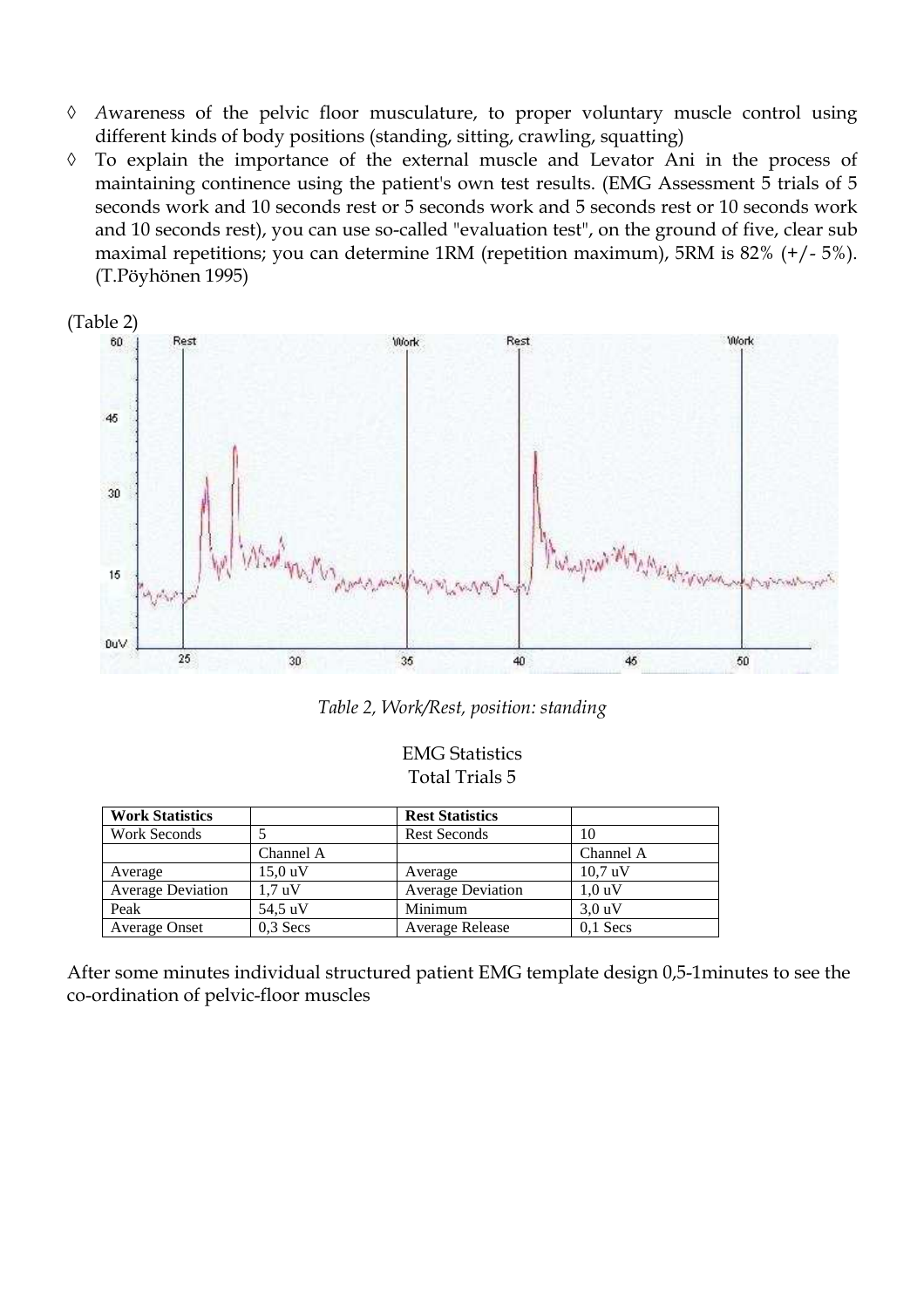



- ◊ Test positions: standing, sitting or crawling, there is no sense to test in lying.
- ◊ "The anal canal has a greater variety of afferent nerve endings than the rectum, and they are located in the mucosa rather than in the surrounding mesentery, the simplest technique to quantify canal sensation is to increase the current until sensation is reported. Sensory thresholds measured in this way are reproducible". (American Gastroenterological Association, AGA 1998)

### **The Second Therapy Session**

- ◊ EMG Assessment 5 trials , two positions at least; standing: variety of the posture for the contraction time; walking: double steps for the contraction time; sitting: standing up.
- ◊ template training on the ground of the previous results
- ◊ sensory training with the current ( stimulation 2-4 minutes )
- ◊ EMG Controlled Stimulation ( 3-4 minutes only )
- ◊ individual program for home training with ( Lock Function Mode ) or without device; keeping a training diary if without device; 4-6 repeated contractions with adequate rest periods, at least twice the contraction time, the program 2 times a day, five days a week
- ◊ exercises in daily living activities

## **The Next Outpatient Sessions (6-7)**

- ◊ Progressively make the sessions more difficult
- ◊ It is important to observe muscle fatigue
- ◊ Weekly or monthly measurements, new individual program and motivation to continue exercising
- ◊ After these sessions it is time to evaluate, is the course right, both subjectively and objectively.

#### **Assessment and visit to the physician after treatment; follow up at 3-6 –12 month's intervals.**